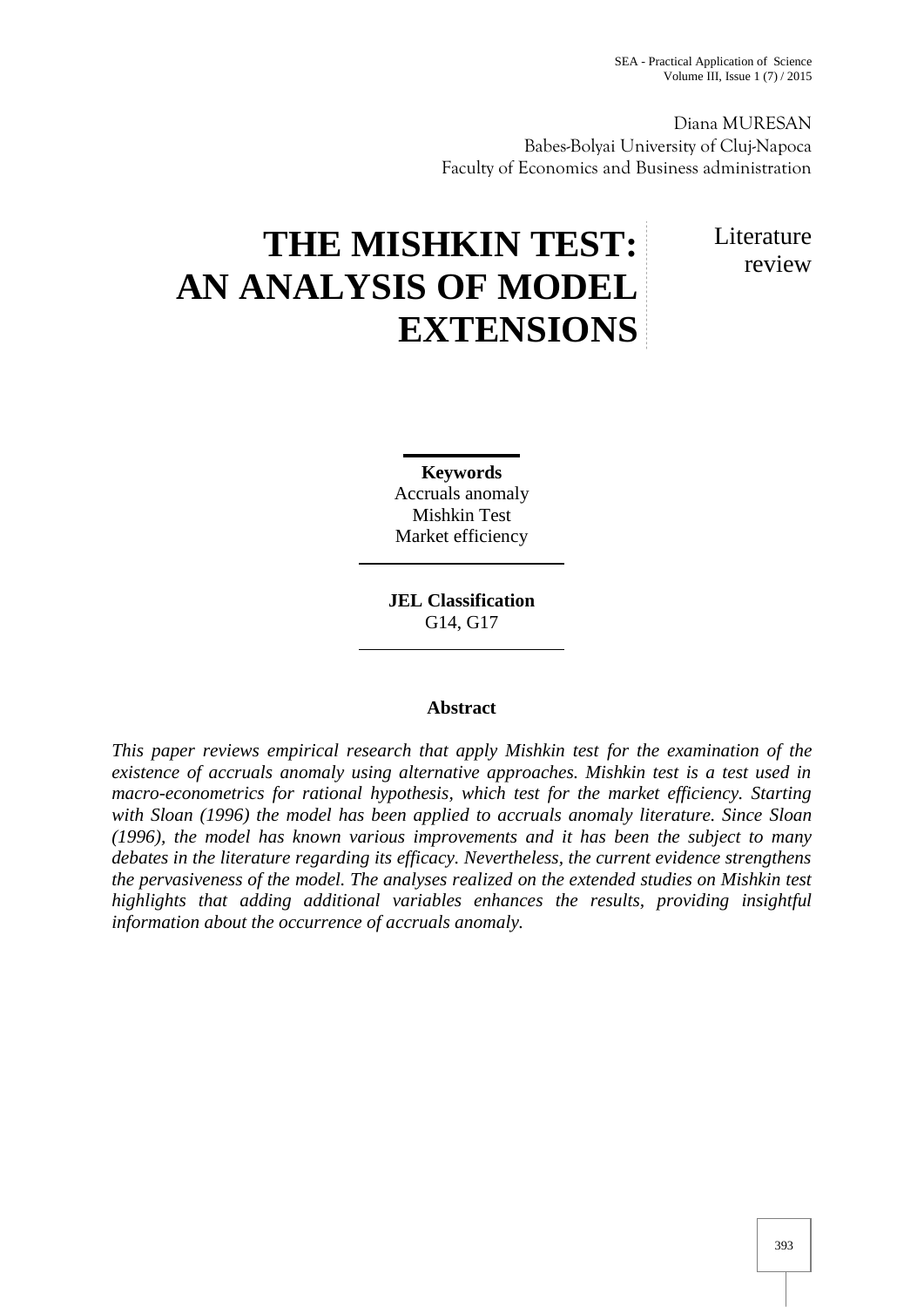## **Introduction**

The literature of accruals anomaly has known a culminant expansion since the work of Sloan (1996). The author demonstrates that investors are not able to understand the different persistence of accruals and cash flow components of earnings.Sloan (1996) is the first who uses the Mishkin Test in order to test for the capacity of stock prices to reflect different properties of accrual and cash flow components of earnings. Mishkin test is used in macro-econometrics for rational hypothesis, which test for the market efficiency.

The evolution of the accruals anomaly research was based primarily on the new perspectives that researchers offered to the estimation of Mishkin test. Most of the studies have extended Mishkin test by developing different approaches. Although, the Mishkin test has been applied with success in different contexts the conflicting evidence (Kraft et al., 2007) has determined model improving through the inclusion of new variables, by dividing the firms in smaller groups or by following other estimations.

This paper analyzes the most relevant studies in this field that apply Mishkin test and follow a different approach than the initial one. This critical examination of the extended studies on Mishkin test highlights that adding additional variables in the model enhances the results, providing insightful information about the occurrence of accruals anomaly.

The rest of the paper discusses the basic research model, the econometric estimation, the current debates and the new extensions of the model. The last section presents the main conclusions.

## **The basic model**

Mishkin test implies the estimation of two equations: a rational forecasting equation and a market equilibrium pricing equation. The estimated parameters from the forecasting equation are compared with the estimated parameters from the pricing equation. This comparison helps testing for investors` fixation on earnings hypothesis (Dechow et al., 2011). In Xie (2001) approach, Mishkin test is a statistical comparison between the forecasting coefficient of abnormal accruals and the valuation coefficient of abnormal accruals. If the valuation coefficient is significantly smaller (larger) than the forecasting coefficient, it signals an underpricing (overpricing) of abnormal accruals (Xie, 2001). The forecasting coefficient can also be interpreted as a measure of the persistence of abnormal accruals.

Mishkin test is a test used in macro econometrics testing for the market efficiency. In general, the studies that apply Mishkin test reject market efficiency. Mishkin test tests whether market`s objective expectation of earnings is the

same with the objective expectation of earnings based on previous information.

In accruals anomaly literature it is combined the persistence model with the rational pricing model. It results the following system:

Earnings<sub>t+1</sub> =  $\alpha_0$  +  $a_1$ Earnings<sub>t</sub> +  $v_{t+1}$ <br>Abnormal returns  $= \beta$ (Earnings<sub>t+1</sub> –  $\alpha_0$ 

 $- a_1^* Earnings_t) + \varepsilon_{t+1}$ 

In the above equation, the compulsory constraint of market efficiency is that  $\alpha_1 = \alpha_1^*$ , which enforces correct anticipated stock prices for earnings performance (Sloan, 1996).

Applying the different persistence for the accrual and cash flow components of earnings proposed by Sloan (1996), the model transforms itself in one of the most used versions of the Mishkin Test.

$$
EarningS_{t+1} = \gamma_0 + \gamma_1 Accrual_t
$$
  
+  $\gamma_2 Cash Flow_t + v_{t+1}$ 

$$
Abnormal \ returns_{t+1}
$$

$$
= \beta \left( Earnings_{t+1} - \gamma_0 \right. \\ - \gamma_1^* Accrual_t - \gamma_2^* Cash Flow_t \right) \\ + \varepsilon_{t+1}
$$

*[2]*

*[1]*

Now, the market efficiency demands for the model two constraints  $\mathbf{v}_1 = \mathbf{v}_1$  and  $\mathbf{v}_2 = \mathbf{v}_2$ , which requires that market anticipates rationally the impact of current accrual and cash flow on future earnings. As the different earnings persistence implies that  $y_1 < y_2$ , the market efficiency imposes that  $\gamma_1 < \gamma_2$ . These two coefficients may be equal if investors are not able to distinguish between accrual and cash flow components of earnings (Sloan, 1996).

The second equation implies that the returns from year t+1 are responding to the unexpected earnings in year t+1. βrepresents the earnings response coefficient or the valuation multiplier. Unexpected earnings are comprised in the parenthesis.

## **Econometric estimation**

## **a. Iterative weighted non-linear least squares**

Equations are estimated by an iterative weighted non-linear least square in two stages (Sloan, 1996) which is asymptotically equivalent with OLS (Dechow et al., 2011). The first stage imposes the estimation of the equations without constraints on coefficients, while in the second stage, equations are estimated with the rational pricing constraints.

The estimation of 2SLS is a technique used for over-identified systems done in 2 stages (Brooks, 2008):

Estimation of a reduced form equations using OLS; saving the fitted values for the dependent values.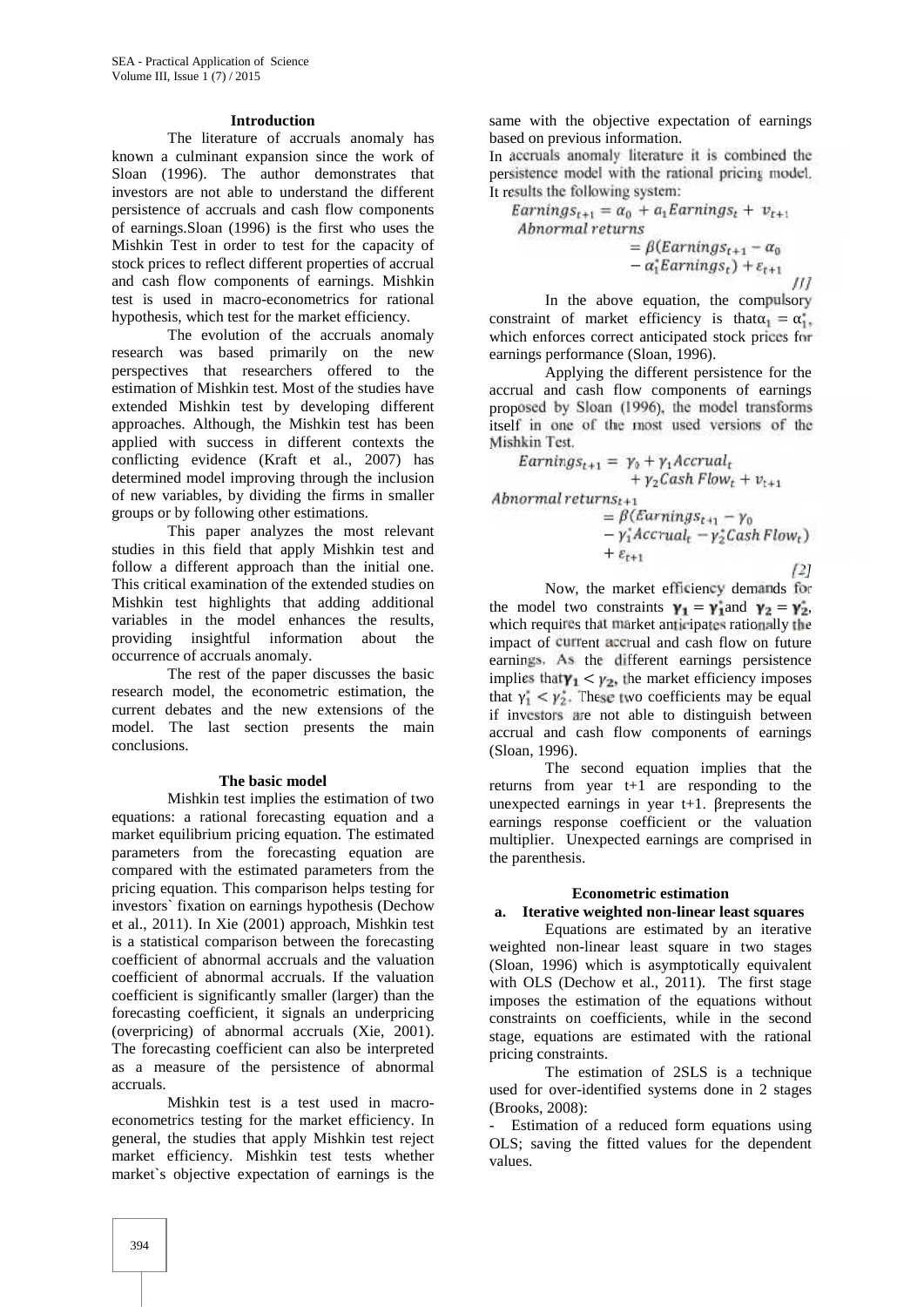- Estimation of the structural equation using OLS and replacing any RHS endogenous variables with the fitted values from the first stage.

Following 2SLS, the 3SLS offers a third step in the estimation process with non-zero covariance between the error terms. This estimation is more efficient that 2SLS because the last one does not take into account information about error covariance.

# **b. Likelihood ratio statistic**

For the test of market efficiency is used a likelihood ratio statistic, distributed asymptotically  $\mathbf{x}^2(\mathbf{q})$ . The likelihood ratio statistic compares the values of the restricted and unrestricted cases. Consequently, it will show whether the data are more likely under a model than another, or to reject the null model in favour of the alternative model. This statistical test helps in taking a decision when are 2 hypotheses. If the test has a high value, then the null hypothesis cannot be rejected. If it has a low value the null hypothesis is likely to be rejected (Brooks, 2008). The null hypothesis is that market rationally prices one or more earnings components regarding the forecasting of future earnings.

$$
2n\ln\left(SSR^c/SSR^u\right)
$$

$$
131
$$

- q number of constraints imposed by market efficiency
- n the number of observations
- $SSR<sup>c</sup>$  the sum of squared residuals from the constrained weighted system
- $SSR<sup>u</sup>$  the sum of the squared residuals from the unconstrained weighted system

The results of the likelihood ratio statistic in Sloan`s study indicate the investors fail in anticipating the persistence of earnings components. The results reject the market efficiency because prices are overweighting accruals and underweighting cash flows.

## **Debates of Mishkin test**

Existing research in this area has used the Mishkin test to confirm the existence of accruals anomaly. However, many papers have found limits to the Mishkin test. The most conflicting evidence is brought by Kraft et al. (2007) paper. Their study indicates that Mishkin test is not able to identify whether the market is efficient regarding accruals in forecasting equation. They recommend the utilization of an OLS function instead of Mishkin TEST. Specifically they demonstrate that accruals anomaly disappears when are incorporated additional variables in Mishkin test. Another aspect is that ordinary least squares may be equivalent to Mishkin test for large samples, providing similar coefficients and inferences.

Kraft et al. (2007) doubt whether the results of Mishkin test in the accounting literature enhance market inefficiency or are just a

misspecification of Mishkin test. Authors consider that Mishkin is in fact thinking to market efficiency tests in general, and not to specific variables that may be included in forecasting equation. Thus, Kraft et al. (2007) assume the fact that forecasting equations can be estimated with omitted variables in order to test for the market efficiency, even if cannot found which variable is the source of information. Thus, the use of Mishkin test leads to wrong inferences regarding rationally market pricing. Also, the Mishkin test is not applied the same as in economics literature, as the economists apply the test on time-series data with a single equation for both the forecasting and pricing model. Authors recommend the inclusion of other variables in the estimation, to avoid an incorrect supposition that mispricing is determined by different variables when is in fact determined by an omitted variable. Lewellen (2010) also emphasizes the possibility that earnings could be forecasted correctly and another variable may be interpreted wrong. Thus, Mishkin test could be repeated by replacing earnings with other variables correlated with returns.

In a recent paper of Dechow et al. (2011) which reviews the accruals anomaly, authors accept that indeed the equations could be estimated by an OLS, but this could bring a lack of direct estimated and associated errors for  $\gamma_1, \gamma_2$ . Further, they highlight that although the Mishkin test involves a non-linear least square, this is asymptotically equivalent to OLS. Regarding the criticism about the omitted variables from Kraft et al. (2007) and Lewellen (2010), Dechow et al. (2011) replicate that as long as it cannot be identified that something that can possible influence accruals and future stock returns, and a "compelling reason" why something should preserve a correlation, this is an empty affirmation.

Another critical discussion about Mishkin test is summarized by Kothari et al. (2005) which shows that Mishkin test`s results are sensitive to extreme observations and determination of annual returns originates more extreme values than monthly returns. Because of sensitivity of Mishkin test to extreme observations, LaFond (2005) uses an alternative statistical technique to test for the relation between returns and accruals around the globe. Thus, he employs monthly calendar time portfolio regression to investigate the existence of accruals anomaly.

## **Extensions of Mishkin test**

Much previous research has tried to extend Mishkin test by developing other contextual issues not taken into account by the original model. Thus, while various studies described above have used successfully the original Mishkin test, the conflicting evidence in the literature has enforced model improving by including new variables, by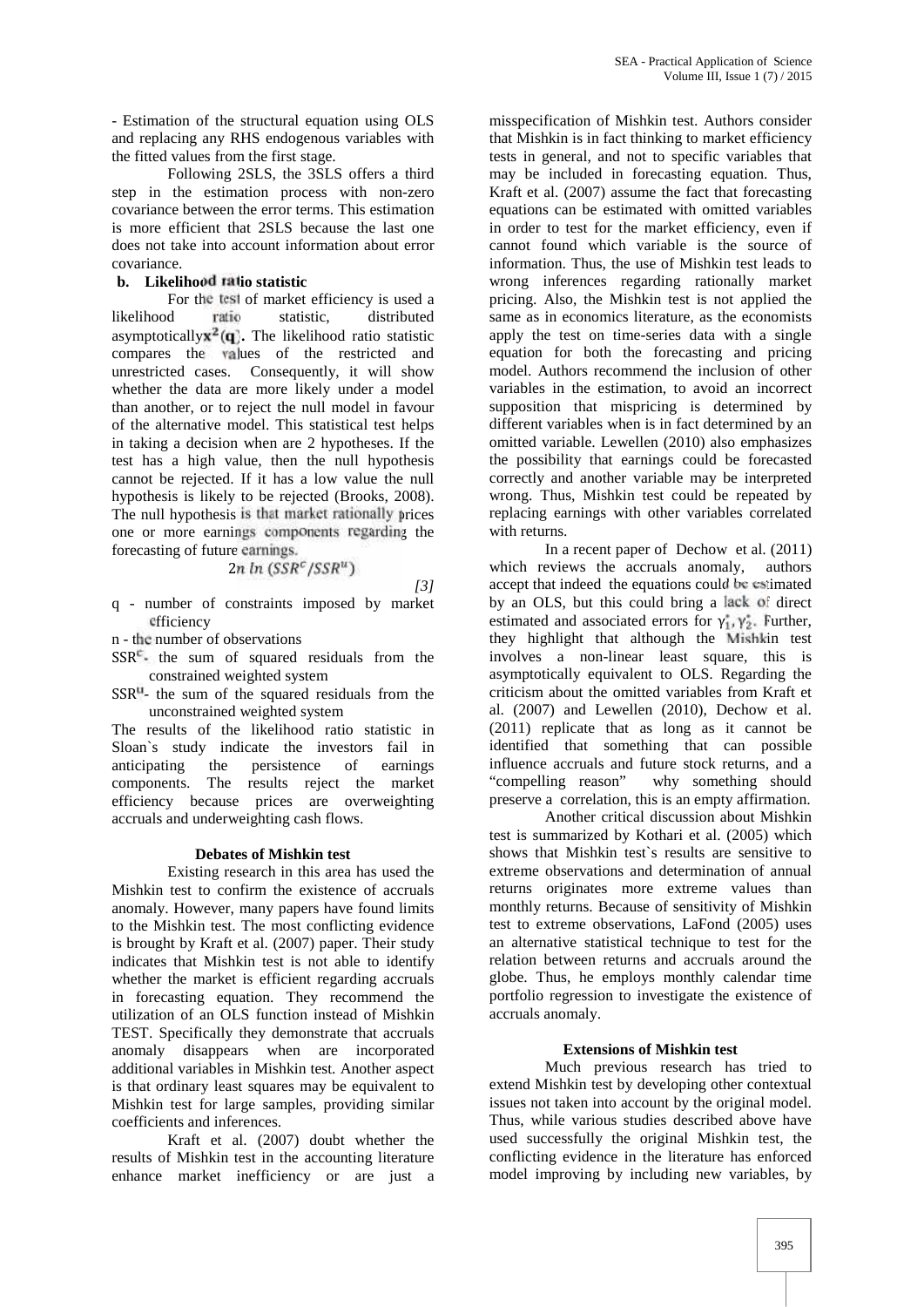dividing the firms in smaller groups or by following other estimations (see Table ).

We have analyzed the most relevant studies that apply extended versions for the Mishkin test in Table 1. Studies with similar approaches were excluded from the analyses for a better focus. The objective of this examination is to observe improvements made to the test and the achieved validation of the hypotheses.

The most used approach after Sloan (1996) is the one of Xie (2001) which splits accruals in normal and abnormal accruals. The market mispricing of abnormal accruals occurs because the market is not able to understand the persistence of abnormal accruals (Xie, 2001). The results of Mishkintest applied on normal and abnormal accruals reveal that abnormal accruals are less persistent than normal accruals. The hedge portfolio test strengthens these results, although does not show an overpricing of normal accruals. Consistent with this approach, Dechow et al. (2008) split the cash flows in three subcomponents: change in cash balance, issuances/distributions to debt and issuances/distributions to equity. The results suggest that the subcomponent related to equity determines the higher persistence of cash flows. The estimations performed allow the separation of accruals anomaly from external financing anomaly, suggesting that accruals anomaly subsumes the external financing anomaly.

Collins and Hribar (2000) apply an adapted Mishkin test to test for accruals anomaly in order to investigate quarterly the market anticipations for future earnings. Results reveal the same conclusions as the annual estimations. Further, Pincus et al. (2007) apply a similar model with Sloan (1996) for examining the occurrence of accruals anomaly, outside US, on a larger sample of 20 countries arranged by their legal system. Significant accruals overweighting is observed in Australia, Canada, U.K. and US. Thus, the presence of accruals anomaly is confirmed such as on smaller frequency of data (quarterly data) as well as on larger samples (countries data).

Subsequent research divides the companies in different groups in order to improve de original Mishkin test and applies the test on these groups. The criterions used are related to the type of news, earnings quality, accounting information quality, institutional ownership or consistent signals. Thus, Jiang (2007) applies Mishkin test using a differential in persistence between the bad-news and neutral-news groups. He complements this test with a hedge portfolio test, which helps establishing whether the mispricing is economically significant. Author supports that the market does not perceive better the lower persistence in bad-news groups than for the neutral news group. The results emphasize that market does not misestimate accruals persistence more for

good-news group than for neutral news group. Moreover, Beneish and Vargus (2002) divide the firms in high and low earnings quality groups. Earnings quality is the likelihood that a firm can sustain current earnings in the future. The study intends to investigate whether insider trading illustrates proper earnings quality and accruals influences. They apply five versions of Mishkin test including different variations for total accruals. Results infer that market mispricing occurs due to the mispricing of income-increasing accruals.

Next, Chan et al. (2009) employ the Mishkin test separately for groups with low and high accounting information quality. The results from the Mishkin test highlight that UK market is mispricing accruals in the pre-FRS3 period in companies with a poor accounting information quality. The conclusion is that the quality of accounting information is improved after FRS3 and investors are more capable to correctly understand accruals. Also, it suggests that FRS3 reduces the effect of managerial discretion in reported earnings. Kothari et al. (2006) also apply the Mishkin test separately for companies with income increasing accruals and income decreasing accruals. The results support the agency hypothesis that investors over-estimate accruals persistence in firms with higher accruals. Hence, the results do not hold up investors` fixation hypothesis. Next, Li et al. (2011) test for accruals anomaly in China`s stock market between 1998-2002 and split the companies in loss and profitable firms. They observe that firms are taking a big-bath to avoid delisting from the stock market, recognizing large income-decreasing abnormal accruals in loss years. After this separation of companies, authors find significant evidence for the presence of accruals anomaly in profitable firms. Kaserer and Klinger (2008) apply the original Mishkin test to German capital market (Datastream Global Market Index for Germany) in 1995-2002 years separating firms in German GAAP and IFRS/IAS or US-GAAP. Results show that market reacts efficiently to German GAAP sample and confirm the accruals anomaly for firms that present their financial statement according to IFRS or US-GAAP. They apply dummy variables to the model.

Furthermore, Collins et al. (2003) use the level of institutional ownership (IO) to split the companies. They include interaction terms for accrual and cash flow to test whether their persistence differ between HIO and LIO subsamples. Authors observe that firms with LIO firms have a higher accruals anomaly comparative with HIO. And, Barth and Hutton (2004) estimate the sample differently for firms with consistent signals and without consistent signals to control for the variation across these groups. Consistent signals are reflected by opposite signs of accruals and analyst forecast revisions while inconsistent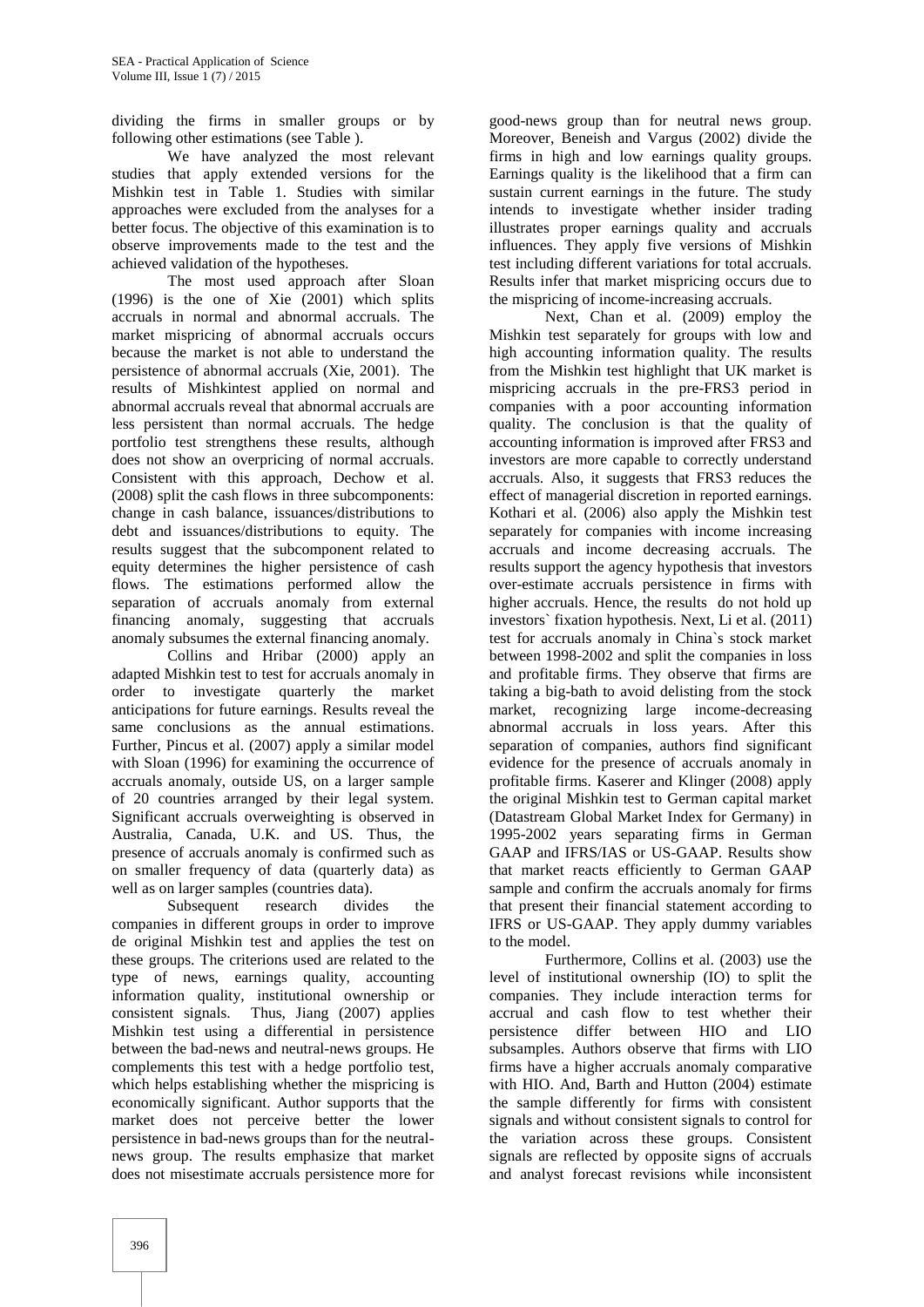signals reflect ambiguous information about accruals persistence. Results confirm that accruals anomaly is higher in the firms with more consistent signals.

In the context of previous examples, we notice that studies that apply modified versions of Mishkin test include new variables to enhance its power or to highlight other factors that could interact with accruals anomaly such as insider trading (Beneish and Vargus, 2002), growth in long-term net operating assets (Fairfield et al., 2003), NOA (Hirshleifer et al., 2004), Pre SI operating accruals and special items (Dechow and Ge, 2006). The papers have included in general dummy variables in order to divide the companies in the above mentioned categories.

## **Conclusions**

The analyses realized on the extended studies on Mishkin test reveal that additional variables enhance the results, providing insightful information about the occurrence of accruals anomaly.

As a general conclusion, we observe that all the studies that apply Mishkin test, either in the original or in the modified form, confirm the presence of accruals anomaly on different samples, strengthening the power of the Mishkin test. Thus, Mishkin test is not only the most used model, but also the most indicated model to confirm the existence of accruals anomaly. Given its appliance on large and different samples and its capability to adapt to different constraints, is no doubt that Mishkin test is the most necessary test in accruals anomaly studies.

## **Acknowledgement**

This work was cofinanced from the European Social Fund through Sectoral Operational

Programme Human Resources Development 2007- 2013, project number POSDRU/159/1.5/S/134197 "Performance and excellence in doctoral and postdoctoral research in Romanian economics science domain".

## **References**

- [1] Barth, M.E. & Hutton, A.P. (2004). Analyst earnings forecast revisions and the pricing of accruals. *Review of Accounting Studies*, *9(1),* 59–96.
- [2] Beneish, M. &Vargus, M. (2002). Insider trading, earnings quality, accrual mispricing. *The Accounting Review, 77(4),* 755–791.
- [3] Brooks, C. (2008). Introductory econometrics for finance (Second edition). *Cambridge University Press,* New York.
- [4] Chan, A. L-C, Lee, E., & Lin, S. (2009). The impact of accounting information quality on the mispricing of accruals: The case of FRS3 in the UK. *Journal of Accounting and Public Policy*, *28*(3), 189–206.
- [5] Collins, D. &Hribar, P. (2000). Earning-based and accrual -based market anomalies: one effect or two? *Journal of Accounting & Economics, 29,* 101–123.
- [6] Collins, D., Gong, G. &Hribar, P. (2003). Investor sophistication and the mispricing of accruals. *Review of Accounting Studies*, *8*, 251–276.
- [7] Dechow, P. & Ge, W.  $(2006)$ . The persistence of earnings and cash flows and the role of special items: Implications for the accrual anomaly. *Review of Accounting Studies*, *11(2-3),* 253– 296.
- [8] Dechow, P., Khimich, N. & Sloan, R. (2011). The accrual anomaly. *Working paper.*
- [9] Dechow, P., Richardson, S. & Sloan, R. (2008). The persistence and pricing of the cash component of earnings. *Journal of Accounting Research*, *46(3),* 537–566.
- [10] Fairfield, P.M., Whisenant, J.S. &Yohn, T.L. (2003). Accrued earnings and growth: Implications for future profitability and market mispricing. *The Accounting Review,78(1),* 353–371.
- [11] Hirshleifer, D., Hou, K., Teoh, S. H. & Zhang, Y. (2004). Do investors overvalue firms with bloated balance sheets? *Journal of Accounting and Economics*, *38*, 297–331.
- [12] Jiang, G. (2007). Stock performance and the mispricing of accruals. *The International Journal of Accounting*, *42*(2), 153–170.
- [13] Kaserer, C. &Klingler, C. (2008). The accrual anomaly under different accounting standards Lessons learned from the German experiment. *Journal of Business Finance & Accounting*, *35*, 837–859.
- [14] Kothari, S., Loutskina, E. &Nikolaev, V. (2006). Agency theory of overvalued equity as an explanation for the accrual anomaly. *Working paper*.
- [15] Kothari, S., Sabino, S. & Zach, S. (2005). Implications of survival and data trimming for tests of market efficiency. *Journal of Accounting and Economics, 39,* 129–161.
- [16] Kraft, A., Leone, A.J. &Wasley, C.E. (2007). Regression-based tests of the market pricing of accounting numbers: The Mishkin test andOrdinary least squares. *Journal of Accounting Research*, *45(5),* 1081–1114.
- [17] LaFond, R. (2005). Is the accrual anomaly a global anomaly? *Working paper no. 4555–05, Massachusetts Institute of Technology.*
- [18] Lewellen, J. (2010). Accounting anomalies and fundamental analysis: An alternative view. *Journal of Accounting and Economics*, *50(2-3),* 455–466.
- [19] Li, Y., Niu, J., Zhang, R. &Largay, J. (2011). Earnings management and the accrual anomaly: Evidence from China. *Journal of*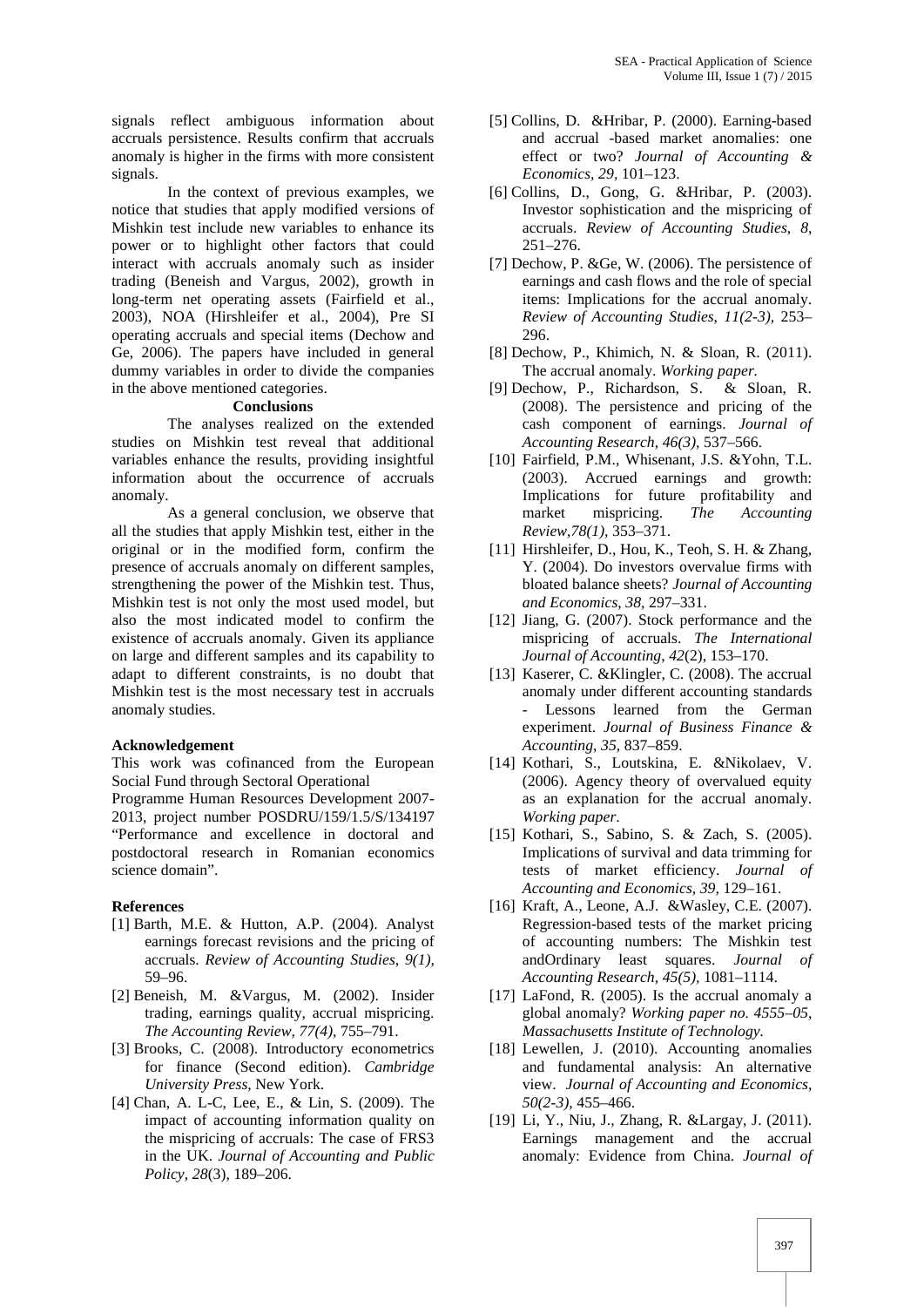*International Financial Management & Accounting*, *22*, 205–245.

- [20] Mishkin, F. (1983). A rational expectations approach to macroeconomics: Testing policy effectiveness and efficient markets models. *Chicago, IL: University of Chicago P*ress.
- [21] Pincus, M., Rajgopal, S. &Venkatachalam, M., (2007). The accrual anomaly: M., (2007). The accrual anomaly:<br>International evidence. The Accounting evidence. *The* Accounting *Review*, *82(1),* 169-203.
- [22] Sloan, R. (1996). Do stock prices fully reflect information in accruals and cash flows about future earnings? *Accounting Review*, *71(3),* 289–315.
- [23] Xie, H. (2001). The mispricing of abnormal accruals. *The Accounting Review*, *76(3),* 357– 373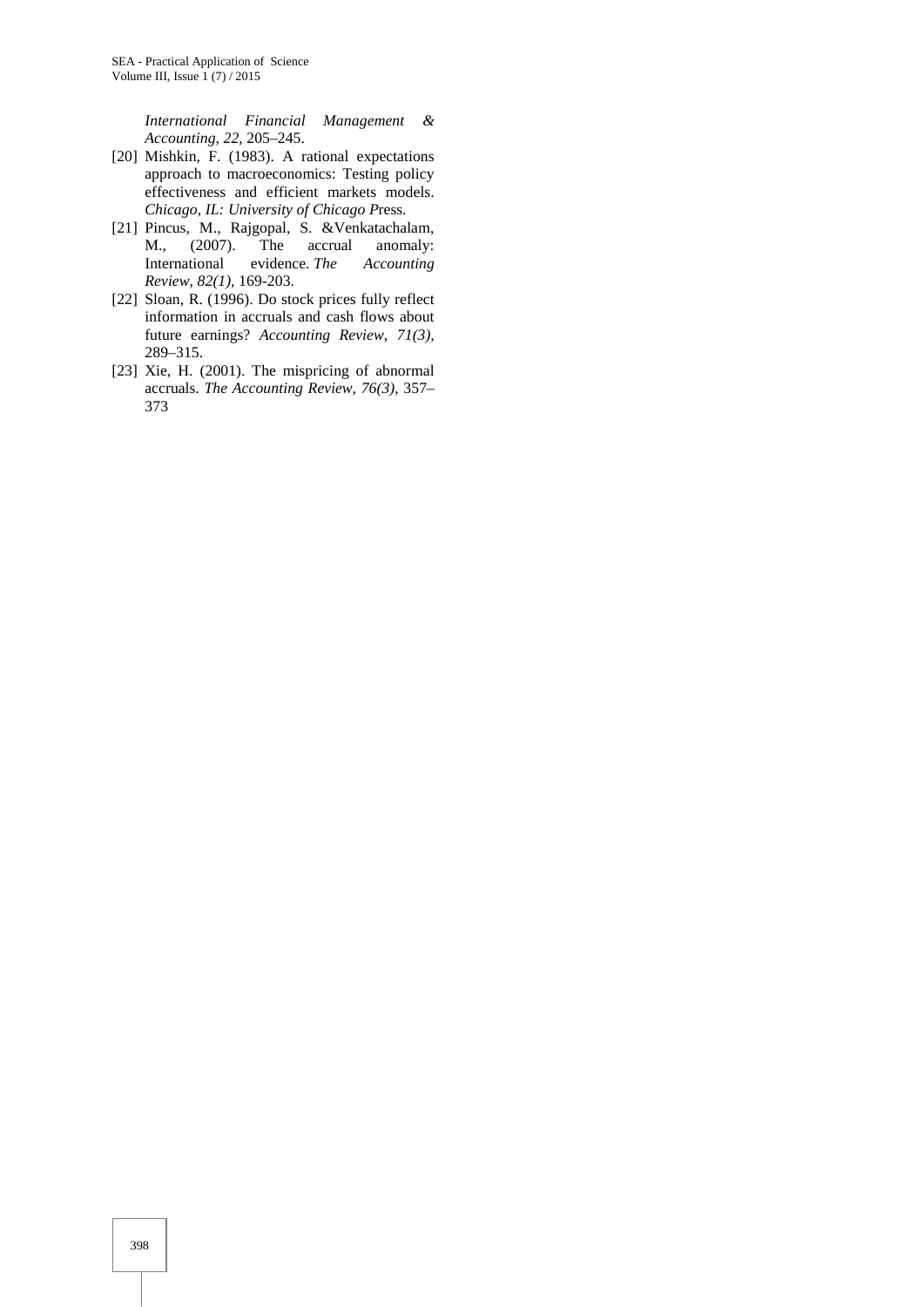**Table no. 1** *Analysis of the main studies that propose new extensions for the Mishkin Test*

| renacjowy of the main staates that propose hen extensions for the heisting Eest |                                                                                                                        |                                                                                                                                                                                                                                                                                                                                                                                                                                                                                                                                                                                                                                                                     |                                                                                                                                                |                           |                                                                                                                                      |  |  |
|---------------------------------------------------------------------------------|------------------------------------------------------------------------------------------------------------------------|---------------------------------------------------------------------------------------------------------------------------------------------------------------------------------------------------------------------------------------------------------------------------------------------------------------------------------------------------------------------------------------------------------------------------------------------------------------------------------------------------------------------------------------------------------------------------------------------------------------------------------------------------------------------|------------------------------------------------------------------------------------------------------------------------------------------------|---------------------------|--------------------------------------------------------------------------------------------------------------------------------------|--|--|
| Study                                                                           | Research question                                                                                                      | Adapted model                                                                                                                                                                                                                                                                                                                                                                                                                                                                                                                                                                                                                                                       | Specification                                                                                                                                  | <b>Estimation</b> sample  | Results                                                                                                                              |  |  |
| Collins & Hribar Does                                                           | accruals                                                                                                               |                                                                                                                                                                                                                                                                                                                                                                                                                                                                                                                                                                                                                                                                     | Use<br>quarterly<br>data;                                                                                                                      | US: 1988-1997             | Investor fail to anticipate                                                                                                          |  |  |
| (2000)                                                                          | anomaly hold for<br>quarterly data?                                                                                    | $E(Q)$ <sub>1</sub> = $E(Q)$ <sub>1</sub> + $\gamma$ <sub>1</sub> + $\gamma$ <sub>1</sub> + $\gamma$ <sub>1</sub> + $\gamma$ <sub>2</sub> + $\gamma$ <sub>2</sub> + $\gamma$ <sub>2</sub> + $\gamma$ <sub>2</sub> + $\gamma$ <sub>3</sub> + $\gamma$ <sub>3</sub> + $\gamma$ <sub>3</sub> + $\gamma$ <sub>3</sub> + $\gamma$ <sub>3</sub> + $\gamma$ <sub>3</sub> + $\gamma$ <sub>3</sub> + $\gamma$ <sub>3</sub> + $\gamma$ <sub>3</sub> + $\gamma$ <sub>3</sub> + $\gamma$ <sub>3</sub> + $\gamma$ <sub>3</sub> + $\gamma$ <sub>3</sub> +<br>$AR_{t+1} = \beta_0 + \beta_1 [E(Q_{t+1}^{t}) - E(Q_{t-1}^{t}) - \gamma_0 - \gamma_1^* A C C_t - \gamma_2^* C FQ_t]$ | After controlling for post-<br>earnings<br>announcement<br>drift                                                                               |                           | the lower persistence of<br>accruals compared with<br>cash flows                                                                     |  |  |
| Xie (2001)                                                                      | Do stock prices<br>reflect<br>earnings<br>implications<br>of<br>abnormal accruals?                                     | $AR_{t+1} = \alpha + \beta (E_{t+1}^{y} - \gamma_0 - \gamma_1^2) R_{t+1}^{x+1} + \gamma_2 \lambda_1^2 C_{t}^{y} + \gamma_3 C_{t}^{y} + \gamma_4 C_{t}^{y} + \gamma_5 C_{t}^{y} + \gamma_6^2 C_{t}^{y} + \gamma_7 C_{t}^{y} + \gamma_7 C_{t}^{y} + \gamma_7 C_{t}^{y} + \gamma_7 C_{t}^{y} + \gamma_7 C_{t}^{y} + \gamma_7 C_{t}^{y} + \gamma_7 C_{t}^{y} + \gamma_7 C_{t}^{y} + \gamma_7 C_{t}^{$                                                                                                                                                                                                                                                                   | Split<br>total<br>abnormal<br>normal<br>and<br>accruals                                                                                        | accruals in US: 1971-1992 | significantly<br>Market<br>abnormal<br>overprices<br>accruals more than normal<br>accruals                                           |  |  |
| Beneish&Vargu<br>s(2002)                                                        | Is insider trading<br>informative about<br>quality<br>earnings<br>and accruals?                                        | $A R_{t+1}^{E_{t+1}} = \beta (\overset{p}{E_{t+1}} + \gamma_t \overset{p}{\underset{p}{E_{t+1}}} - \gamma_e - \gamma_t \overset{p}{\underset{p}{E_{t+1}}} + \gamma_2 \overset{p}{\underset{p}{P}e^{S}} \overset{Acc}{\underset{p}{E_{t}}} + \gamma \overset{p}{\underset{p}{E_{t}}} \overset{gAcc}{\underset{p}{E_{t}}} + \frac{v}{\gamma}$                                                                                                                                                                                                                                                                                                                         | insider trading<br>Include<br>main variables (sell, buy)<br>and market to book ratio;<br>Firms are divided in high<br>vs. low earnings quality | US: 1985-1996             | Accruals persistence is<br>lower/higher when<br>$\frac{1}{1}$<br>accompanied by abnormal<br>insider selling/buying                   |  |  |
| Collins et al.<br>(2003)                                                        | Do stock prices<br>reflect<br>differentially<br>investor<br>sophistication?                                            | $\frac{E_{t+1}}{t+1} = \frac{\gamma - \tau \gamma_1 \alpha_1 c_1 + \gamma_1 H^4 \gamma_1 c_{t+1}}{1 + \gamma_2 H^4 \gamma_1 H^4 \gamma_1 c_{t+1}} + \frac{\gamma_2 \alpha_1 \alpha_1 C_1}{1 + \gamma_2 H^4 \gamma_1 c_{t+1}}$<br>$AR_{t+1} = \beta_0 + \beta_1 (E_{t+1} - \gamma_0 - \gamma_1^* A c c_t - \gamma_{1H}^* H_{Acc_t} - \gamma_2^* C F O_t$<br>$-\gamma_{2H}^*$ H_CFO <sub>t</sub> $)+\epsilon_{t+1}$                                                                                                                                                                                                                                                   | Split firms in high and low US: 1988-1997<br>levels of institutional<br>ownership                                                              |                           | Accruals<br>anomaly is<br>smaller for firms with high<br>IO relative to low IO firms                                                 |  |  |
| Fairfield et al.<br>(2003)                                                      | Is overvaluation of<br>accruals a case of<br>investors' difficulty<br>in valuing growth<br>in net operating<br>assets? | $AR_{t+1} = \frac{\gamma}{\alpha} + \frac{\gamma}{\beta} (E_{t+1}^{\gamma_1} - \gamma_0 - \gamma_1^c G_t L^T N \delta A_t^+ - \gamma_2^c E_t^+ + \frac{\gamma}{\gamma_2^c} E_t^+ + \frac{\gamma}{\gamma_3^c} E_t^+)$                                                                                                                                                                                                                                                                                                                                                                                                                                                | Divide growth in net<br>operating assets (accruals)<br>and growth in long-term<br>net operating assets                                         | US: 1964-1993             | Market<br>overvalues<br>accruals and growth in<br>long-term net operating<br>assets                                                  |  |  |
| Barth & Hutton<br>(2004)                                                        | Do revisions of<br>earnings<br>analyst<br>reflect<br>forecasts<br>earnings<br>persistence?                             | $AR_{t+1} = \beta_0^{t+1} + \beta_1 (E_{t+1} - \gamma_0 - \gamma_1^* A e_t^t + \gamma_2 E_t^t e_t^t) + \epsilon_{t+1}$                                                                                                                                                                                                                                                                                                                                                                                                                                                                                                                                              | Split the sample in firms US: 1981-1996<br>without<br>with<br>and<br>consistent signals                                                        |                           | Market overestimates the<br>persistence of accruals for<br>all samples, substantially<br>larger for firms with<br>consistent signals |  |  |
| Hirshleifer et al.<br>(2004)                                                    | How<br>investors<br>the<br>employ<br>in<br>information<br>NOA?                                                         | $AR_{t+1} = \frac{E_{t+1}}{\rho(E_{t+1} - \gamma_0 - \gamma_1^* A_t^c C_t^c - \gamma_2^* N) A_t + \gamma_3^c C_t C_t^c + V_{t+1}^c}{\rho(E_{t+1} - \gamma_0 - \gamma_1^* A_t^c C_t^c - \gamma_2^* N) A_t^c - \gamma_3^* C_t^c C_t^c + \epsilon_{t+1}^c}$                                                                                                                                                                                                                                                                                                                                                                                                            | Include NOA because of<br>NOA ability to forecast<br>future returns due to<br>investors misperceptions                                         | US: 1965-2002             | Market is overpricing<br>because it not<br>NOA<br>capable to discount the<br>unsustainability<br>of<br>earnings growth               |  |  |